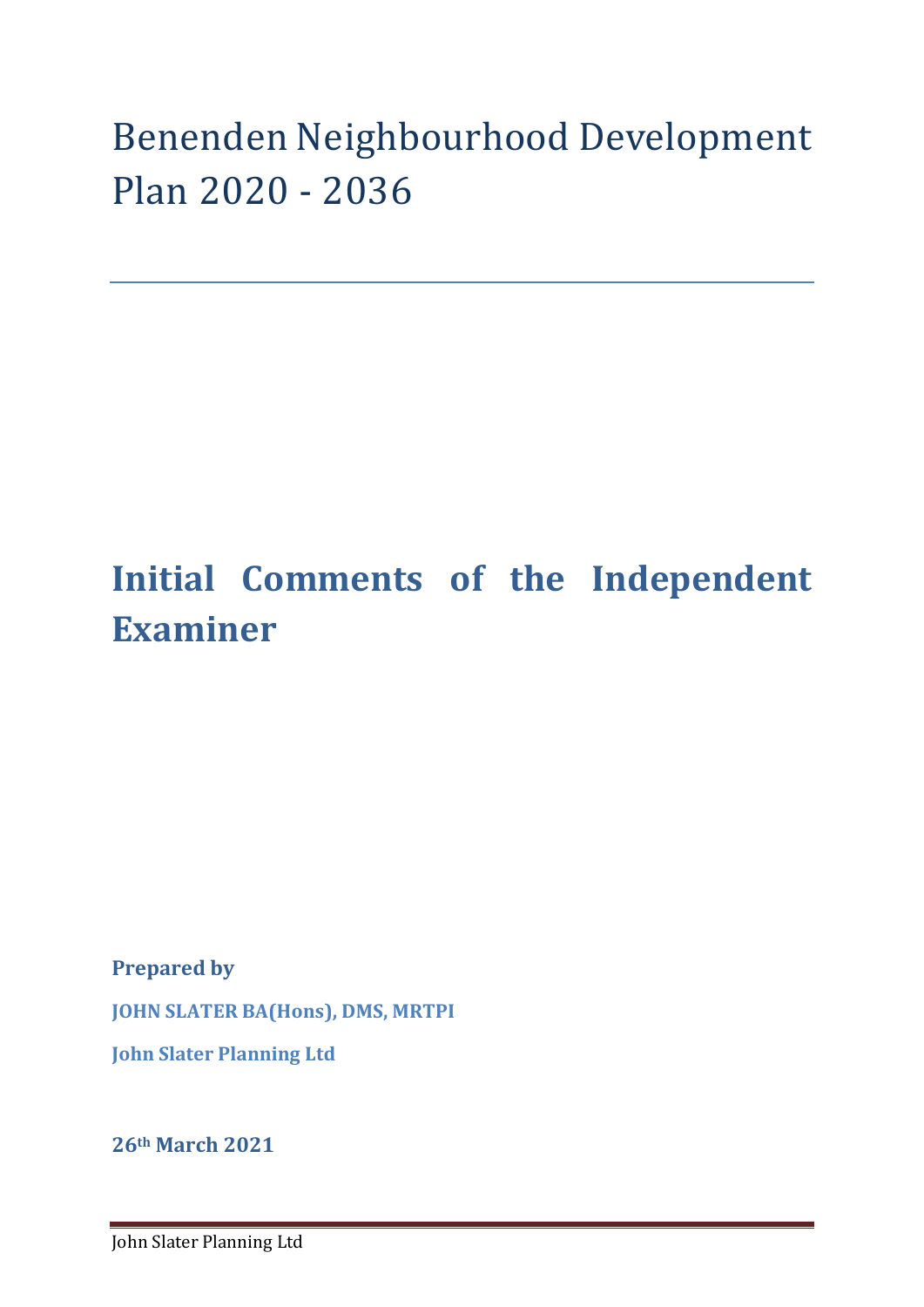#### **Introductory Remarks**

- 1. As you will be aware, I have been appointed to carry out the examination of the Benenden Neighbourhood Plan. I have carried out my initial review of the Plan and the accompanying documents which I have been sent. I have visited Benenden Parish on two occasions. I drove around the parish to familiarise myself with the 3 settlements and the location of the allocation sites on Saturday 27<sup>th</sup> February and I returned to make a more detailed site visit on Monday 22<sup>nd</sup> March, where I was able to gain access to two of the residential allocation sites - the south west quadrant of Benenden Hospital site and Uphill. I saw the proposed local open spaces and I walked across Hilly Fields.
- 2. I also ventured across the parish boundary into the neighbouring Biddenham Parish and noted the location of properties in Mockbeggar Lane.
- 3. I have not yet come to a view as to whether it will be necessary for me to call a public hearing to assist my examination. To some extent that will depend on the responses I receive to the matters which I raise in this note. Most of the questions are seeking either clarification or further comments / information from the Parish Council or in some cases from Tunbridge Wells Borough Council. Such requests are quite normal during the examination process.
- 4. I am somewhat unusually at this stage, also seeking the views of a number of parties who submitted comments at the Regulation 16 stage which will help me understand their perspectives a little better.

## **Strategic Policies**

4. Can the Borough Council confirm which Local Plan policies are, for the purpose of the basic condition, the strategic policies that the neighbourhood plan has to be in general conformity with? Please note that draft local plan policies in the Pre-Submission version of the Local Plan cannot be treated as strategic policies for the purpose of meeting the basic conditions test, as these are still subject to consultation and examination.

## **Timeframe for the Neighbourhood Plan**

5. I note that the plan period for the neighbourhood plan is 2020 to 2036, whilst the emerging Local Plan runs until 2038. Does the Parish Council wish me to consider extending the plan period to coincide with the local plan and can the Borough Council and the Parish Council offer a view as to whether, by extending the plan period by 2 years, this will change the housing requirement the neighbourhood plan needs to be making provision for.

#### **Overall Housing Numbers**

6. Can the Parish Council expand on how it has arrived at the number of new homes to be built within the plan period? Is it based on the sum of the site capacities, on the sites it is seeking to allocate for residential development or is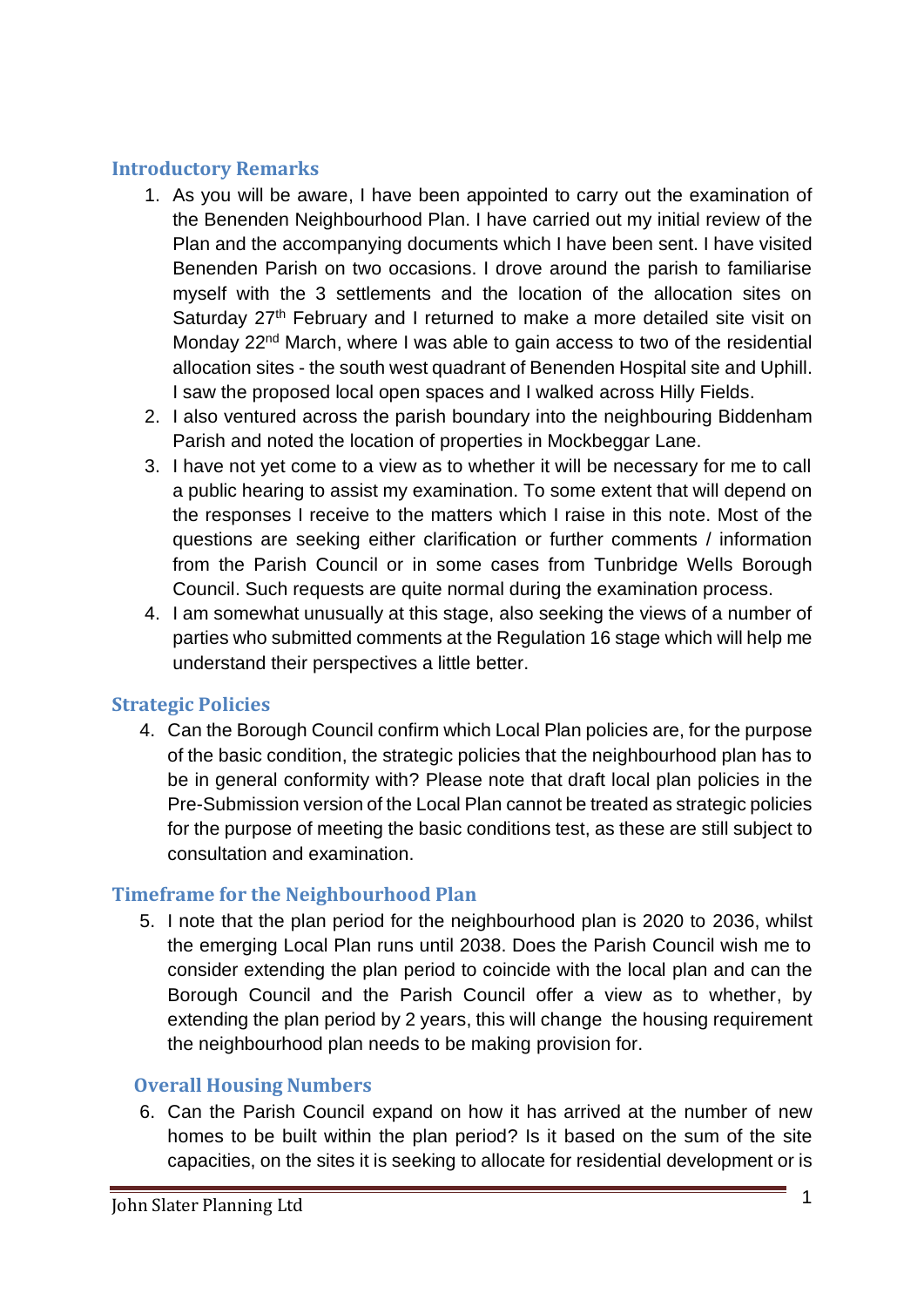there some other basis, perhaps related to housing need or where has then been a proportional distribution by relating the population of the parish to the amount of housing that Tunbridge Wells needs to be delivering? To what extent has the Borough Council identified the amount of housing the parish needs to be making provision for and to what extent is it driven by the Parish's own aspirations? I note the reference to the Benenden Parish Plan 2015, which refers to housing growth equating to 1% per year but I do not know why that figure was arrived at or what status that plan had– is there some assessment of local housing need that is driving that figure? I am aware that the Parish has been very alert to the affordable housing need through the setting up of a Community Land Trust?

- 7. Has the Borough Council set out its views as to the amount of housing the neighbourhood plan needs to be providing for, as set out in Paragraph 65 of the NPPF?
- 8. Can I be provided with a copy of the 2015 Parish Plan.

## **Limits to Built Development**

- 9. There appears to be a minor disparity between the boundary where it crosses the land adjacent to the Feoffee Cottages allocation site, which is shown as a straight line in the neighbourhood plan whilst the draft local plan has a slight angled boundary. Should the two plans be identical or is there a reason for the slightly larger site in the neighbourhood plan?
- 10.Policy LE1 refers to the Limits to Built development "as defined in the Local Plan" – the version of the new local plan needs to be inserted into the policy – Could TWBC advise how that could be dealt with?

## **Community Infrastructure Levy**

11.Can the Borough Council set out its intentions with regard to the introduction of a Community Infrastructure Levy Scheme- is it committed to introducing such a scheme, subject to appropriate examination? Has consideration been given as to what infrastructure will be funded by CIL e.g. enhancement to school places?

#### **Policy LE1 – Protect and Enhance the Countryside**

- 12.Does the reference to distinctive views in c) not duplicate Policy LE2?
- 13.Can I request that the Figures 10 and 11 be shown at full A4 size to aim their legibility?

## **Policy LE2 - Distinctive Views**

14.The second paragraph of the policy appears to be duplicating Policy LE1 a).Is that necessary?

#### **Policy LE3 Local Green Spaces**

15.I note that there is a degree of duplication with the designation of local green spaces between the draft Local Plan and this neighbourhood plan policy. If the neighbourhood plan is made before the draft local plan is adopted, will the local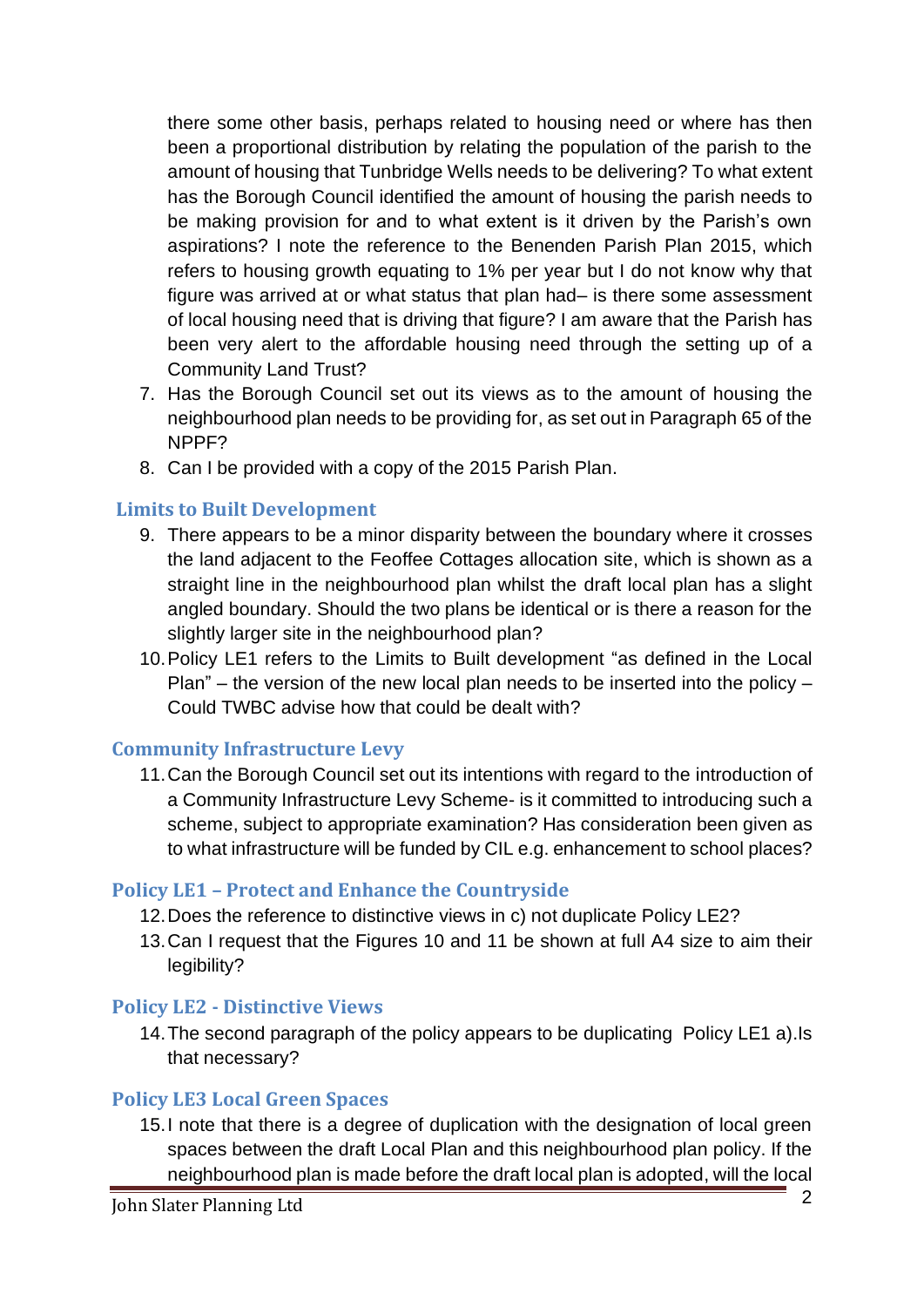plan designations still be pursued by the Borough Council as this appears to be not a strategic policy and Secretary of State advice is not to duplicate policy unnecessarily?

- 16.I will be proposing to list the local green spaces designated in the policy.
- 17. Can the Parish Council clarify whether the memorial bench on the slope of Hilly Fields site was placed there by the owners of the land for their own use or is it a public amenity?

#### **Policy LE6 – Ecological and Arboricultural Site Surveys**

18.Can the Borough Council set out the requirements of the Local Validation Checklist in terms of which planning applications are required to be accompanied by ecological or arboricultural surveys?

## **Policy HS1 – Site Allocations and Number of New Dwellings**

- 19.Can the Parish Council clarify whether the figures in the policy are net or gross figures? For example, the redevelopment of Site Reference LS41 will demolish 18 units to be replaced by 22- 25 units, thereby delivering a net increase in 4- 7 dwellings or is the plan proposing that 40 – 43 dwellings are to be built on the site?
- 20.Does the Parish Council have a view as to whether the housing numbers should be described as minimum figures?

## **Policy HS2 – Delivering a Balanced Community**

- 21.Can I be provided with a link to the TWBC Strategic Housing Needs Assessment and the Housing Needs Study?
- 22.Is the intention that b) refers to the property being *suitable* for older residents and can the Parish Council confirm that it is not expecting to see local connection restrictions imposed to meet the requirements of c). How is the requirements in a) consistent with the requirement 1 of Site Specific Policy (SSP1) which refers to affordable housing adhering to the almshouse principle?

## **Policy HS3 – Almshouses**

23.Can the Borough Council confirm whether the planning consent, which is proposed to granted on the Feofffee site is limited to "almshouses" or does it allow other forms of affordable housing. Planning permission run with the land rather than being personal to a particular landowner and is the Parish Council promoting this type of tenure in other affordable housing schemes throughout the parish?

## **Policy HS4 Live / Work Units**

24.Can the Parish Council explain why, if a residential use is acceptable in a location e.g. with the LBD, why would there be a need to prevent the building subsequently only being used for purely residential purposes?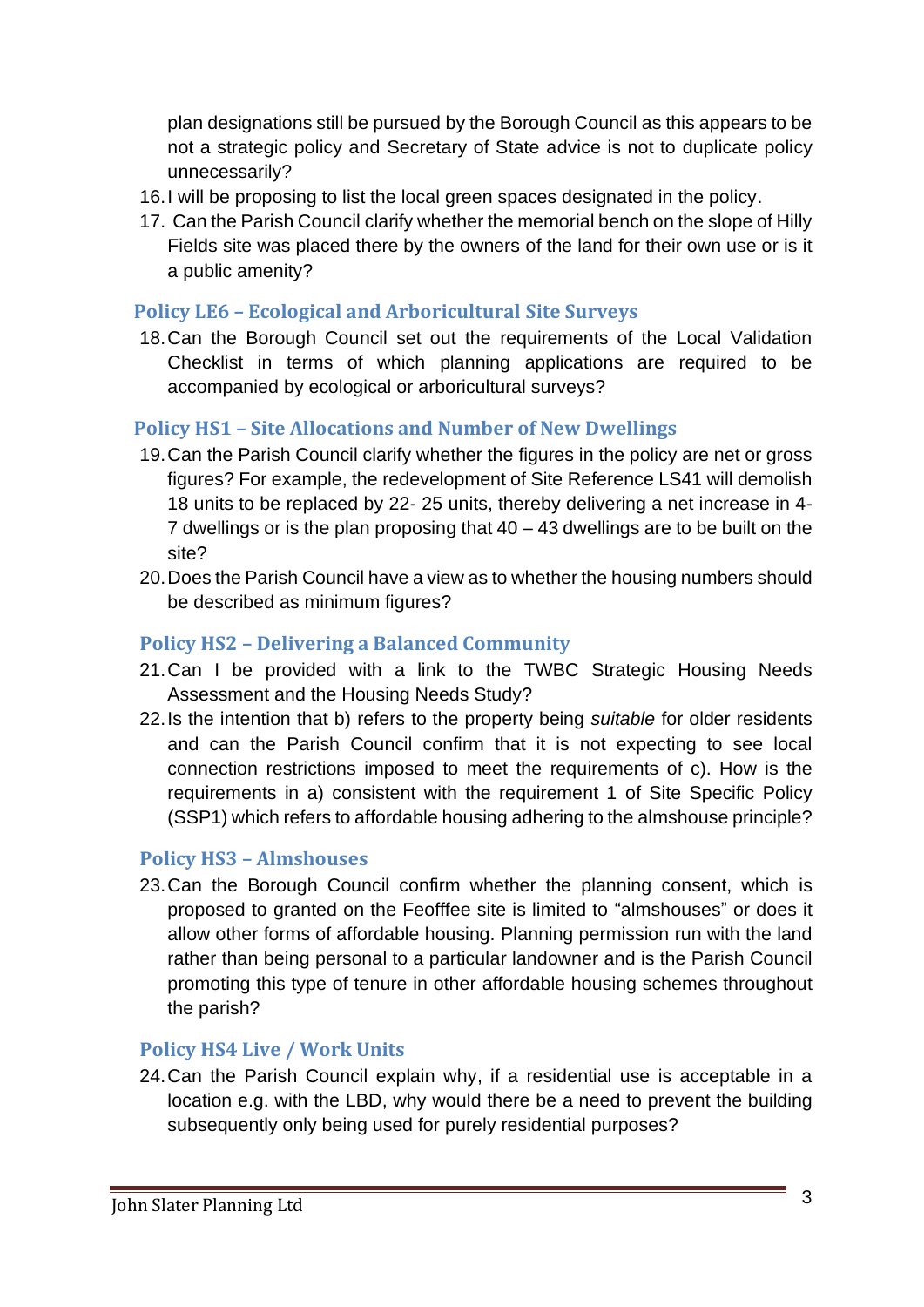#### **Policy HS6 Housing Density**

25.Would the Parish Council accept the need for some flexibility on the matter of density, if the plan's aspirations for more flats, maisonettes and properties for people to down size to, are to be delivered?

#### **Site Allocations**

26.I note that the Pre-Submission Version of the Local Plan also allocates the same four sites for development, but the contents of the respective policies differ. Is there merit in the policies, at least having the same policy expectations within them? For example, if the neighbourhood plan is made first, then I understand that the intention of the Borough Council is to withdraw these allocations from the Local Plan and in which case, the requirements which are only found in the local plan, and are not within the neighbourhood plan, will be lost. Is there scope for at least a consistent approach to the policy requirements and would further discussions between the two parties be helpful? I would then be able to consider whether to accept any possible modification in my recommendations.

#### **Site Specific Policy (SSP1)- Land Adjacent to Feoffee Cottages**

- 27.Can I be provided with a link to the planning history and can the Borough Council confirm whether all the requirements of the policy, are being met with this approved scheme.
- 28.Can the Parish Council elaborate on what it considers are the "almshouse principle" and how does that differ from other forms of affordable housing?

#### **Site Specific Policy (SSP3) -Land at Benenden Hospital**

- 29.Can I be provided with a copy of the planning permission granted in 2012 which included consent for 24 houses. Can I be provided with a copy of the layout that was approved. I am assuming that is still an extant consent. Would that allow for the demolition of the Garland Wing without any further consents?
- 30.Could the Borough Council or Savills, on behalf of the Hospital Trust, offer a view as to how many residential units could be created, through the conversion of the existing buildings on the site into residential? Is it agreed that the current use of the site would fall within Use Class C2? Are there any restrictions on the re- use of the buildings for purposes within that use class? Would it be possible to speculate, based on likely trip rates what the traffic generation from the site would be, if reused within the same use class and how would that compare with the traffic generated by the scale of residential use that the current allocation would provide? Has Kent County Council as Highway Authority offered any views on the traffic and highway implications of the East End allocations on the wider rural road network?
- 31.I note that the site area in the neighbourhood plan is significantly larger than the allocation proposed in the local plan, which limits the allocation essentially to the extent what can be classed as previously developed land. Would the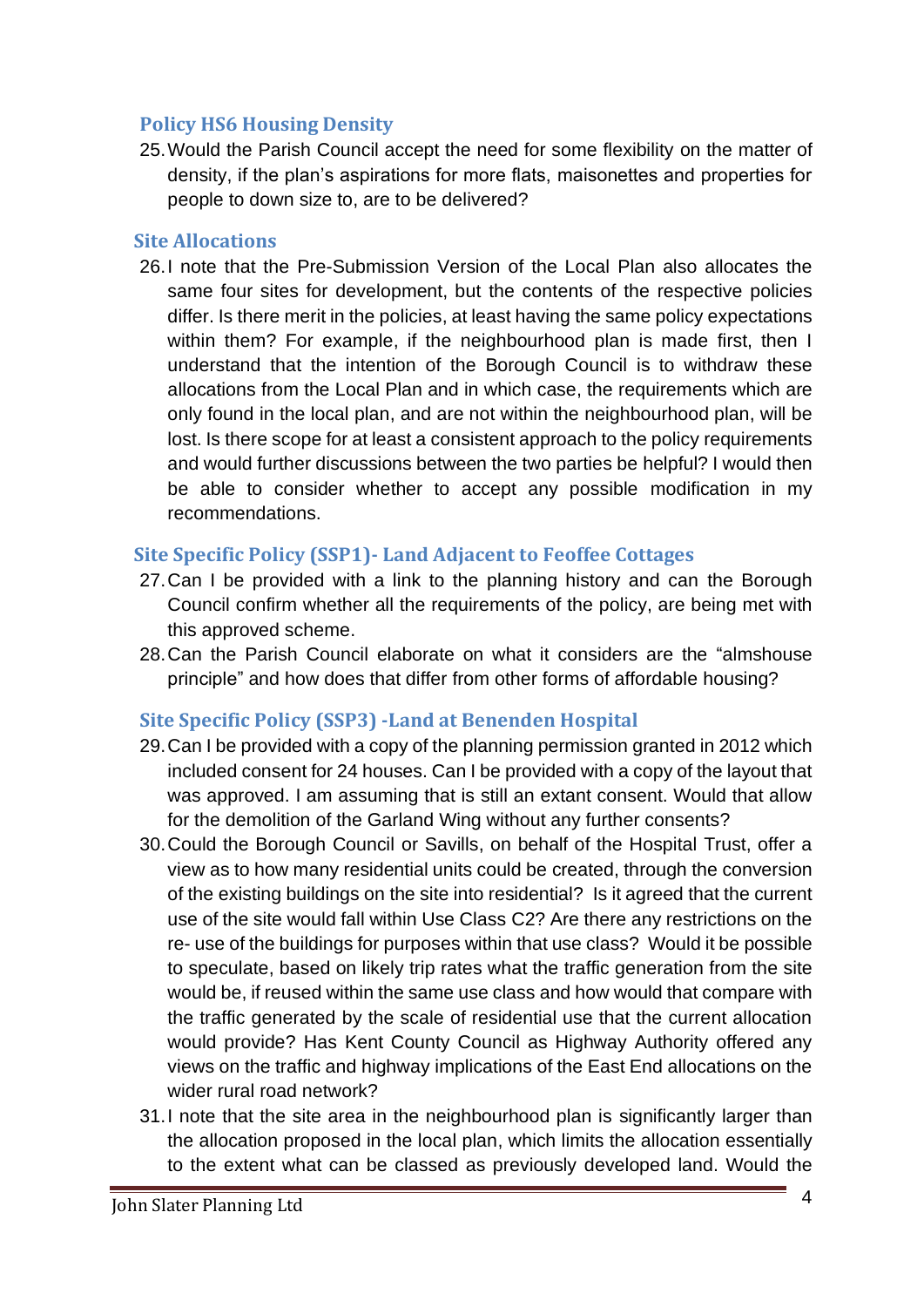Parish Council be concerned if the development area was reduced in to line of the buildings consistent with what the draft local plan is proposing?

- 32.I noted on my site visit, the number of fine mature trees on the site. Can the Borough Council advice whether they are currently covered by a Tree Preservation Order?
- 33.My examination will need to consider this allocation, in particular, in the context of whether this scale of development in this location really is a sustainable location for this amount of new housing and I am of course conscious of the current residential consent on the site.
- 34.I would like who is best placed, whether it is the Parish Council, the Borough Council or Savills on behalf of the Benenden Healthcare Society, to elaborate on the discussions that have led to the inclusion, within the Local Plan draft allocation, which has resulted in a commitment which will allow the use, by residents of the hospital shop and café, and the provision of a minibus. Is the reference to provision of 50% of the residential uses, related to the 50% occupation on the south west quadrant only or the combined site? Why could these facilities not be provided to assist the early residents of the development on their land?
- 35.I would also be pleased if further elaboration can be provided as to what the "active travel link" between the site and Benenden is referring to? What type of route is envisaged, where will it run, who will provide it and by when and is the land to provide the route secured? Could an indicative route be shown?
- 36.I have noted the strong objections from the Friends of East End to the two allocations and in particular its desire to retain the Garland Wing. Can I ask what The Friend's view as to what beneficial use could the building be put to, to secure its future use and restoration? Would they consider that a residential conversion would be acceptable in this location and roughly how may units would it deliver?
- 37.On a related issue I would also like to offer The Friends of East End the opportunity to set out what their vision for this redundant hospital site?
- 38.Can the Borough Council confirm whether Historic England have been asked to list the Garland Wing and what its response has been? Does it currently have the status of being a non-designated heritage asset, even though consent has been given for its demolition?

## **Site Specific Policy (SS4)**

39.I note that the Neighbourhood Plan is allocating an area of open space to the rear of the houses adjacent to the garage block, whilst the draft Local Plan restricts the allocation to the previously developed land. Is that a deliberate decision or should it be restricted to the currently developed area?

## **Policy BD8 - Materials and Technology**

40.Is there a word missing in a) and what does the Parish Council consider constitutes "sustainable construction"?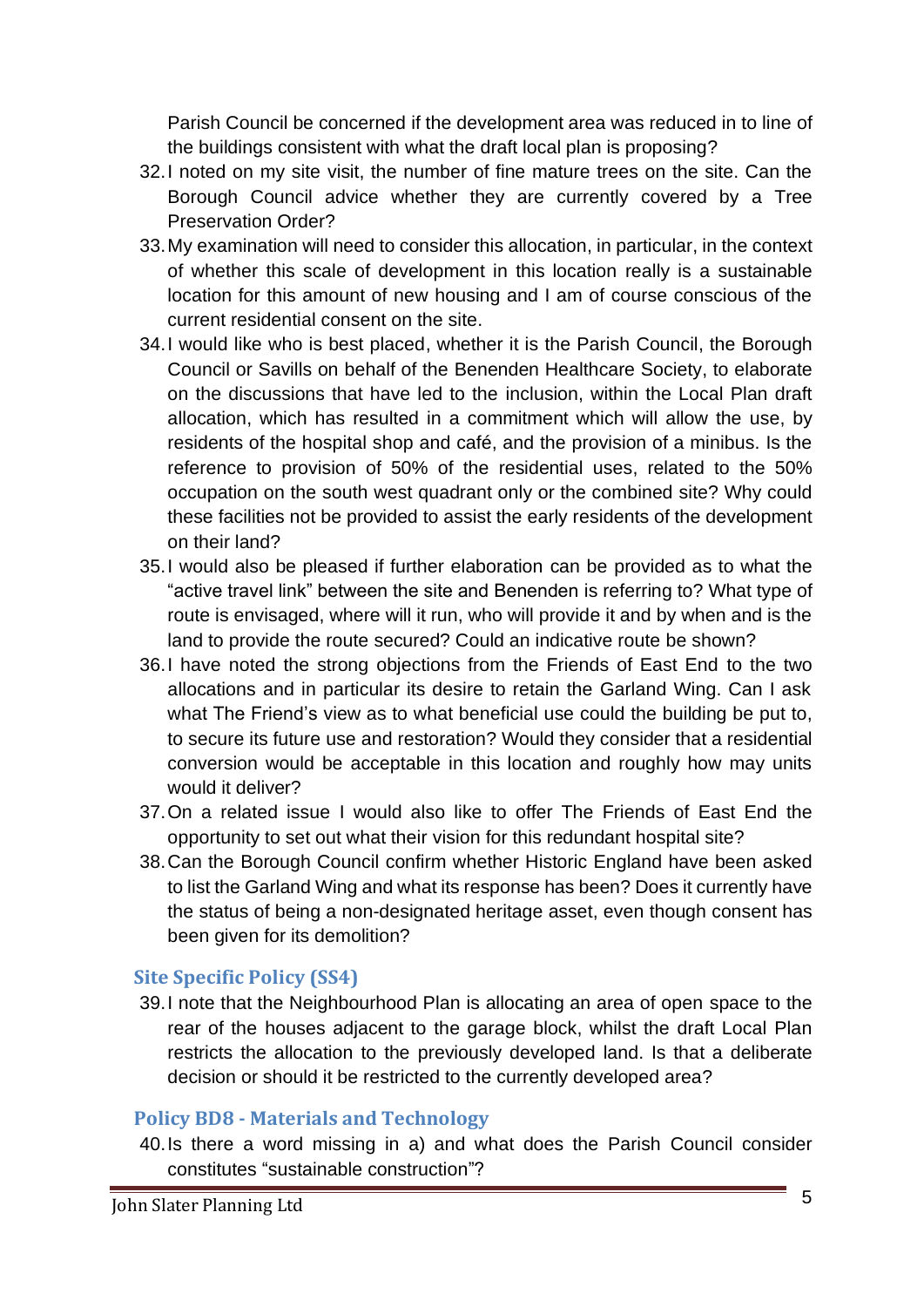#### **Policy BE4 - Shops and Public Houses**

41.Does the Parish Council have a view as to how long properties need to be marketed for, before alternative uses can be considered?

#### **Policy BE6- Redevelopment of Redundant buildings**

- 42.Should the title of the policy be "Reuse" rather than "Redevelopment of Redundant Buildings"?
- 43.Does the Parish Council have a view on the conversion of rural buildings to residential, as supported by the Secretary of State's policy, in paragraph 79 of the NPPF?

#### **Policy BE7 – Encouraging the Right Future Businesses**

44. Can the Parish Council direct me to which are the "designated commercial areas" where infrastructure links are more sustainable?

#### **Planning Contributions**

- 45.I will need to be satisfied that if Policy T1 is looking for financial contributions via Section 106 agreements, these contributions will meet the 3 tests set out in Regulation 122 of the Community Infrastructure Levy Regulations 2010 or is the policy referring to CIL payments, when and if they are introduced and is it envisaging that the Parish Council's 25% CIL receipts will be used for that purpose?
- 46.This consideration equally applies to Policy T3 contribution to play facilities and T4 contributions to reducing the impact of pollution by cars.

#### **Referendum Area**

47.If, at the end of the examination, I recommend that the neighbourhood plan does proceed to referendum, one of the matters, I need to consider is the area to which referendum will be held. It will, of course, cover all of Benenden Parish as the neighbourhood area, but there are other properties directly affected by the proposed allocations at East End. As I have received representations from Biddenden Parish Council, I would like to extend an invitation to them to identify which properties in their parish that they believe should be allowed to vote in any referendum on the Benenden Neighbourhood Plan and I will consider that request. I would be pleased if Tunbridge Wells Borough Council would forward this note to them. I similarly offer Benenden Parish Council this opportunity to identify any properties beyond the parish boundary, which it feels should be able to take part in a referendum.

## **Concluding Remarks**

- 48.I am sending this note direct to Benenden Parish Council, as well as Tunbridge Wells Borough Council.
- 49.You will note that I have also asked for comments from the Friends of East End and Savills on behalf of the Benenden Heathcare Society. I would be pleased